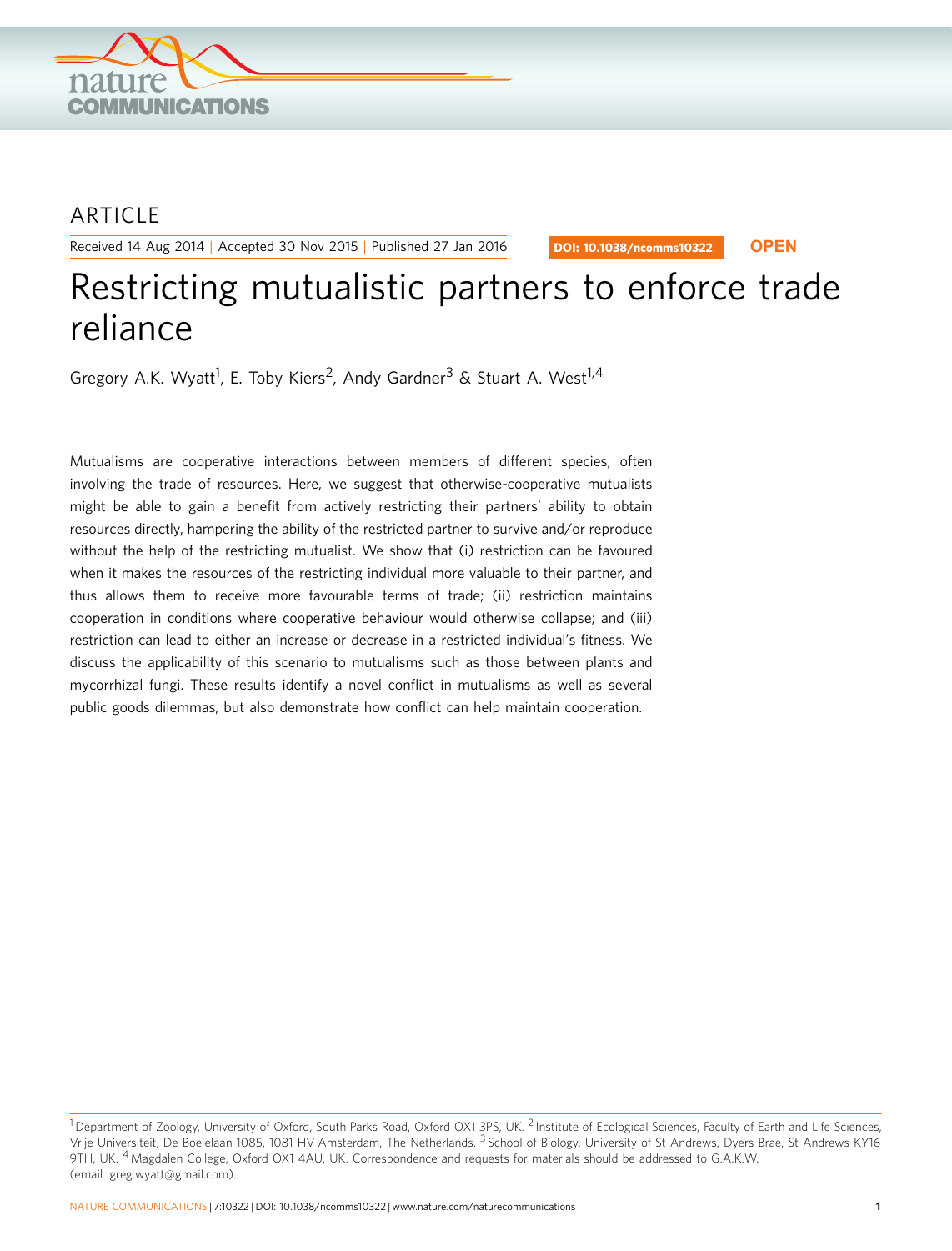Mutualistic interactions are central to the survival and/or<br>
ecosystem services such as pollination and seed<br>
dispersed as well as constituting critical components of global reproduction of most species. They provide essential dispersal, as well as constituting critical components of global carbon and nutrient cycles<sup>[1,2](#page-5-0)</sup>. Mutualistic cooperation usually involves the different species trading either services or resources. For example: mycorrhizal fungi supply their host plants with phosphorous and other nutrients in exchange for host carbon; ants defend trees in exchange for food and housing; and flowering plants provide insects and birds with food in exchange for pollination services $3-5$ .

Although these mutualisms are based on cooperative trade, there is an underlying tension because each partner is favoured to maximize its benefit from the interaction, leading to conflict and the potential for exploitation. In the extreme, non-cooperative cheats, who gain benefits from the cooperation of others without paying the cost of cooperation themselves, can even lead to the collapse of mutualisms<sup>[6](#page-5-0)</sup>. At first glance, it seems unlikely that conflict could ever lead to increased cooperation in mutualisms. One possible way that this could happen is if mutualists could be favoured to restrict the resource acquisition pathways of their partners, in a way that made their partners more reliant on their mutualist to supply resources. In this case, conflict over the source of acquired resources could favour increased cooperation. However, the theoretical plausibility of this hypothesis remains unclear, as an actively restricting partner would incur costs, which could outweigh any benefits of increased trade.

We assess the theoretical feasibility of this hypothesis by modelling the interaction between two species. Our aim is to examine whether and why individuals would be favoured to restrict the resource acquisition ability of their mutualistic partners. Although we examine a relatively general model, we phrase it in terms of the interaction between plants and mycorrhizal fungi to provide biological grounding. We consider a costly trait that enables mycorrhizal fungi to restrict (decrease) the ability of their plant partners to directly take up phosphorus from the soil<sup>[7](#page-5-0)</sup>. We first examine whether such a trait can be an evolutionarily stable strategy in mycorrhizal fungi. We then examine the consequences of restriction, for both the stability of the mutualism and the fitness of their restricted plant partners.

We found that mutualists can be selected to actively restrict their partners' ability to directly obtain resources. This prediction arises because restriction increases the partner's comparative advantage when engaging in the mutualism, and therefore improves the restricting individuals' terms of trade. We further found that this restriction of a partner's ability to directly obtain resources may maintain cooperation in conditions where cooperative behaviour would otherwise collapse, by enforcing reliance upon mutualistic partners. The combined effect of restriction and the maintenance of cooperation can lead to either an increase or a decrease in the restricted individual's fitness. These results emphasize how mutualists will continue to be favoured to maximize their own fitness, even at a cost to their partner.

### Results

Co-evolution of specialization and trade. We consider the co-evolution of strategies in both mycorrhizal fungi and plants. We assume that each plant has  $n_f$  fungal social partners, that each fungus has  $n_p$  plant social partners and that all individuals in a species are identical except for strategy. Both mycorrhizal fungi and plants require phosphorus and carbon for growth. We define an individual mycorrhizal fungus as a unit with high cooperation and low conflict, such that natural selection acts to maximize its inclusive fitness $8,9$ . Most often, this will be the network that arises from a single fungal spore, as this network will likely be essentially  $\text{clonal}^{10,11}$  $\text{clonal}^{10,11}$  $\text{clonal}^{10,11}$ . Each individual fungus has an initial supply of one unit of carbon and acquires a quantity  $P_f$  of phosphorus from the soil. The mycorrhizal fungus may restrict its plant partners, reducing the plants' phosphorus uptake. A fungus investing an amount  $r$  into this restriction incurs a fitness cost, which reduces the fungus's fitness to a fraction  $1 - r$  of what it would be in the absence of restriction. We assume that plants face a linear trade-off between the acquisition of carbon and phosphorus. That is, a plant that invests a proportion  $x$  of its acquisition effort into carbon acquisition obtains an amount  $xC_p$ of carbon and  $(1-x)(1-\bar{r})^e P_p$  of phosphorus.  $C_p$  and  $P_p$  are the maximum availabilities of carbon and phosphorus, respectively,  $\bar{r}$  is the average restriction strategy of its fungal partners (phosphorus acquired diminishes as restriction increases), and the exponent  $e>0$  modulates the cost effectiveness of the restricting trait (this form means that the cost effectiveness e has no effect when restriction is zero, as we would expect).

Fungi can only benefit from restriction through changes that the restriction causes in plant strategies. These changes must be immediate, otherwise restriction would always have a fitness cost to fungi when it first emerges $12$ . Therefore, studying the evolution of restriction requires a model that takes into account phenotypic plasticity in plants, rather than just assuming a genetically fixed strategy (reviewed by McNamara<sup>13</sup>). A model that also incorporates the possibility for phenotypic plasticity in mycorrhizal fungi would add further biological realism but is technically challenging, because plants and fungi would respond to each other's responses in a potentially infinite feedback loop. Therefore, we assume that fungal strategy is fixed over the course of the interaction, and hence its dynamics are over evolutionary timescales, but the plant's allocation to trade and resource acquisition is dynamic over behavioural timescales, and it is the strategy underlying how it trades in response to partner cooperation that evolves.

Plants transfer a proportion  $q_p$  of their carbon to mycorrhizal fungi, while mycorrhizal fungi transfer a proportion  $q_f$  of their phosphorus to plants. We assume that plants and mycorrhizal fungi can discriminate among trading partners, as has been empirically demonstrated in this and other mutualisms<sup>14-17</sup>. We further assume that all individuals use a 'linear proportional discrimination' rule to divide resources among their partners, which means rewarding better trading partners by transferring more resources in proportion to the ratio in which they are received. For example, if a plant receives two-thirds of the benefits it acquires through trade from one mycorrhizal fungus and one-third from another, it sends two-thirds of the total carbon it allocates for trade to the former and one-third to the latter. Wyatt et al.<sup>[18](#page-6-0)</sup> have shown previously that linear proportional discrimination can be an evolutionarily stable strategy  $(ESS^{19,20})$  $(ESS^{19,20})$  $(ESS^{19,20})$ in trading mutualisms with the characteristics presented in this model.

We assume fitness functions  $w_p = C_{tp}^a P_{tp}^{-1-a}$  for plants and  $w_f = C_{tf}^b P_{tf}^{1-b}(1-r)$  for mycorrhizal fungi, where  $C_{tp}$ ,  $P_{tp}$ ,  $C_{tf}$ and  $P_{\text{tf}}$  are the total amounts of carbon and phosphorus acquired (after trade), and where  $0 < a < 1$  and  $0 < b < 1$  mediate the effects of carbon and phosphorus on fitness. These functions simplify our analysis by supposing that the effects of kin selection and local competition cancel<sup>21</sup>. In the Methods, we give explicit expressions for the total amounts of carbon and phosphorus acquired in terms of evolved strategies  $(x, q_p, q_f \text{ and } r)$  and model parameters  $(C_p, P_p, P_f, n_p, n_f, a, b$  and e). We then calculate co-evolutionary ESSs for resource acquisition, allocation to trade and restriction (Methods, expressions  $(7a)-(7d)$ ,  $(8)$ ,  $(10)$ ,  $(13)$ and (15)). We do not list the expressions for the ESSs here,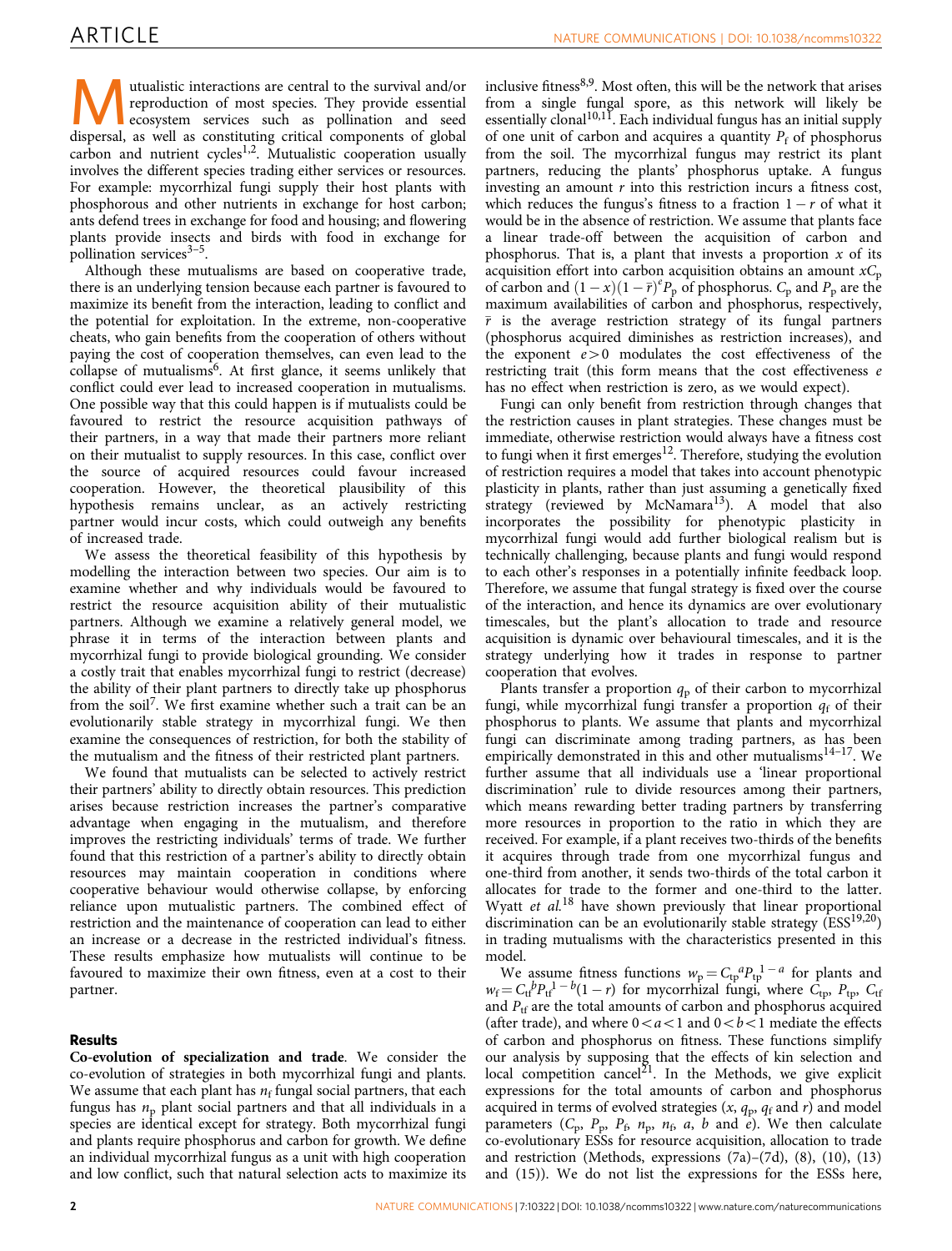because the expressions are cumbersome and change in different ecological scenarios. Instead, we analyse some key properties of these ESSs below. We find that at the competitive equilibrium, all individuals in a species are predicted to adopt the same strategy.

When it pays to restrict a partner's access to resources. In the Methods (expressions (7a)–(7d)), we show that restriction occurs at the ESS (that is,  $\bar{r} > 0$  in the ESS expression) when two conditions are satisfied: (i) phosphorus restriction by the fungus is sufficiently cost effective; (ii) plants would otherwise obtain an appreciable amount of phosphorus directly from the soil. If conditions (i) and (ii) are both satisfied, then mycorrhizal fungi are favoured to restrict plants' access to phosphorus. By doing this, they make phosphorus more valuable to plants, and are then able to get more carbon in exchange for the phosphorus that they trade.

Restriction is cost effective when  $e > n_f/b$  (condition (i), above). Increasing the cost effectiveness of restriction (e) makes this condition less stringent, and hence promotes restriction. Increasing the number of mycorrhizal fungi per plant  $(n_f)$  makes restriction less likely because a single fungus colonizes fewer of a plant's roots, and therefore gets a lower individual payoff for unilateral restriction of plant phosphorus uptake. Decreasing the importance of carbon for fungal fitness (b) devalues trade for fungi, and therefore diminishes the likelihood that they invest in restricting to acquire more carbon per unit of phosphorus they trade.

Restriction is only favoured if plants would otherwise obtain an appreciable amount of phosphorus directly from the soil (condition (ii), above). If plant phosphorus acquisition were minimal relative to fungal phosphorus acquisition  $(n_p x P_p \ll n_f P_f)$ , then restricting this phosphorus uptake would have little influence on trading dynamics. Appreciable plant phosphorus acquisition requires sufficient carbon availability for plants. That is, plants must have enough carbon that selection favours re-allocating some resources away from acquiring carbon, and investing them into acquiring phosphorus directly. This occurs when

$$
C_{p} > \frac{(n_p - 1 + a)n_f^2}{(1 - a)(n_p - 1)n_p(bc - n_f)}.
$$
 (1a)

In addition, plants must be efficient at obtaining phosphorus directly from the soil, which is when

$$
P_{\rm p} > \frac{C_{\rm p}(n_{\rm p}-1)(be - n_{\rm f})P_{\rm f}}{n_{\rm p}((1-b)e + n_{\rm f}).} \tag{1b}
$$

Our results can be understood through the lens of comparative advantage<sup>22</sup>. Comparative advantage is an economic framework for analysing trade. It predicts that both trader types can be better off if they specialize in acquiring a resource that they have a relative advantage in acquiring, and use that resource to trade for another. Individuals gain more from trade if the resource they acquire is scarcer, so they can benefit from restricting the access of other market participants to that resource<sup>23-26</sup>. However, in complex ecological systems, this may mean that resources flow out of the mutualistic system as a whole and go to non-mutualistic competitors. The potential cost of this depends on the degree of ecological versus intraspecific competition.

The restriction of a partner is a public good, as other mycorrhizal fungi interacting with a restricted plan gain from the plant's increased reliance on trade for phosphorus. These benefits to other unrelated fungi are not taken into account by natural selection on a restricting fungus, so the level of restriction is always less than would be socially optimal from the perspective of fungi as a species. This can even lead to a failure to restrict even when all fungi would be better off if they all practised restriction,

a public goods dilemma. This dilemma is exacerbated when plants have more fungal partners, as provision of the public good depends on a larger number of participants. This increases the incentive to free-ride. The public good nature of restriction also means that it could be more likely to be favoured if the different mycorrhizal fungi interacting with a single plant tended to be related<sup>10</sup>. However, local competition between fungi could mean that restriction is less likely to be favoured<sup>[10,21,27](#page-6-0)</sup>.

How restriction affects the stability of mutualistic trade. Theory suggests that hosts are under strong selection pressure to avoid cooperating with less-beneficial symbionts. Therefore, we might expect a breakdown in cooperation when fungi restrict the amount of phosphorus that plants can take up from the soil. In the Methods, we show that our model leads to the opposite result: allowing mycorrhizal fungi to restrict the direct phosphorus uptake pathway in plants maintaining cooperation under conditions where it otherwise would not be (expressions (7a)–(7d)).

When plants take up more phosphorus from the soil, they do not need to trade with mycorrhizal fungi to acquire phosphorus. This would lead to plants decreasing the carbon supply to their fungal partners. Because fungi have less carbon available to trade for, they are favoured to transfer less phosphorus. In turn, plants become even less reliant on fungal phosphorus, which favours them to decrease carbon transfers further. Without restriction, trade collapses altogether if the amount of phosphorus that plants can take up from the soil goes beyond the threshold

$$
P_{\rm p} > \frac{C_{\rm p} P_{\rm f} b \left( n_{\rm p} - 1 \right)}{\left( 1 - b \right) n_{\rm p}}. \tag{2}
$$

However, we find that restriction can maintain trade in situations when it would otherwise collapse (Fig. 1). Restriction reduces the quantity of phosphorus that plants can take up from the soil, so they are favoured to increase trade with mycorrhizal fungi. The increased stability of mutualisms when each partner has greater control over one resource has already been recognized<sup>18,28</sup>-our result provides a novel mechanism by which this control can be achieved.

We might expect that decreased carbon availability would lead to increasing outbidding competiton by mycorrhizal fungi in trade. Instead, our model predicts that they allocate less phosphorus to trade. This is because selection optimises the level of fungal investment into mutualistic cooperation before the decrease in carbon availability. When carbon decreases, the returns for outbidding competition are lower, so they invest less phosphorus in trade.



Figure 1 | The effect of phosphorus restriction on the stability of mutualistic trade. In the blue region, mutualistic trade is favoured with or without fungal phosphorus restriction. In the red region, mutualistic trade is only favoured when we allow fungal phosphorus restriction. Restriction favours trade when it would otherwise collapse because the benefit of trade (relative increase in mutualism efficiency if plants rely more on trade for phosphorus) is too low.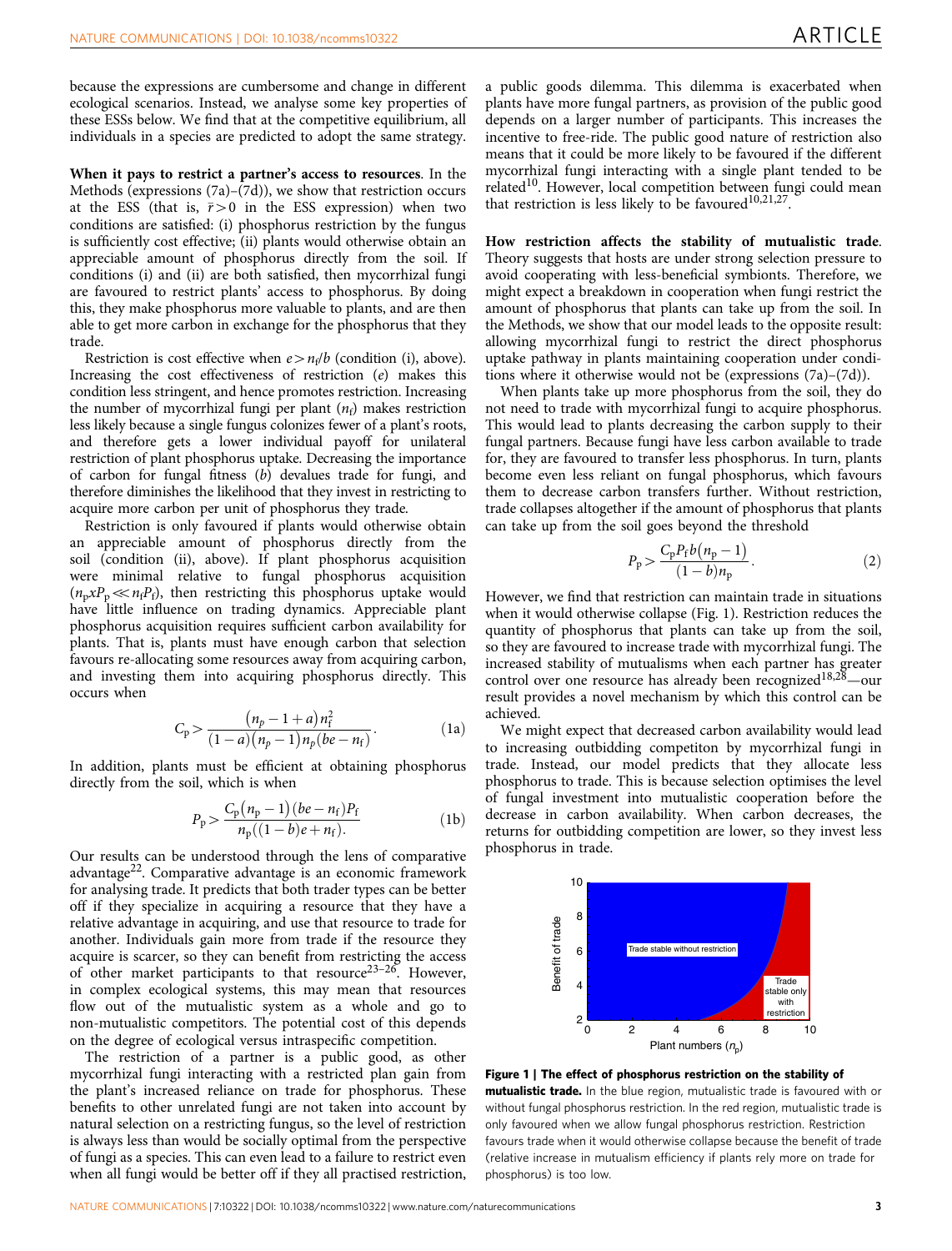How restriction affects plant fitness. Restriction could potentially have positive or negative consequences for plant fitness. Restriction reduces phosphorus availability, so the first-order effect of restricting the resource acquisition pathway is to decrease plant fitness. However, phosphorus restriction also changes the terms of trade, which increases plant allocation to carbon acquisition  $(x; Fig. 2)$ . This specialization can increase the efficiency of the mutualistic system as plants are relatively better at carbon acquisition, and so can provide a fitness benefit to the plant[s22.](#page-6-0)

Overall, we find that the influence of restriction on plant fitness depends on the amount of phosphorus available for direct uptake by plants (Fig. 3). Although restriction usually decreases plant fitness, we find that in certain situations restriction can increase plant fitness. At low levels of phosphorus availability, restriction never evolves.

At intermediate phosphorus availability, when there would be trade even without restriction, the restriction increases plant fitness when

$$
C_{\rm p} < \frac{n_{\rm f}(1-b)}{(n_{\rm p}-1)n_{\rm p}}\tag{3}
$$

This requires two biological conditions to be satisfied. First, mycorrhizal fungi must be relatively less dependent on carbon obtained via its own trading interactions (small  $C_p$ ), such that only a small amount of trade would be favoured without restriction. Second, there must be few plants relative to fungal individuals (small  $n_p$ , large  $n_f$ ). This means that an individual plant controls a large proportion of the tradable carbon. It also means that more fungi benefit from a single fungus' restriction, thus increasing the public goods dilemma. This ensures that when sanctions are nonetheless favoured, they are at a much lower level than would be optimal from the perspective of mycorrhizal fungi as a whole. This means that they do not have an excessively negative impact on plant fitness. Without restriction, this individual plant places less value on phosphorus received in trade because it takes up more from the soil. Hence, its costs (decrease in total quantity of phosphorus received) when it decreases carbon supply in order to benefit by increasing the quantity of phosphorus it receives per unit of carbon (increasing the price of carbon in units of phosphorus paid) are lower. Each individual plant is favoured to adopt this strategy. However, it causes a public goods dilemma in plants. Their collective decrease in carbon traded favours less mutualistic cooperation in mycorrhizal fungi. That is, the fungi are favoured to transfer



Figure 2 | The effect of phosphorus restriction on the mutualistic system. (a) Plants acquire phosphorus and carbon, whereas mycorrhizal fungi acquire phosphorus. Plants trade carbon to mycorrhizal fungi in exchange for phosphorus. (b) Mycorrhizal fungi restrict the ability of plants to directly acquire phosphorus (red cross). This restriction makes plants reliant on fungal phosphorus, so plants invest more into acquiring carbon directly and trade more carbon to compete for phosporous. The increased flows of carbon in trade favour mycorrhizal fungi that transfer more phosphorus.

less phosphorus to plants. Restriction resolves this problem because it increases the individual costs to plants of decreasing carbon supply because they value fungal phosphorus more. The higher dependence on trade of restricted plants greatly increases total volumes traded, which benefits all partners.

When sufficient phosphorus is available for trade to collapse in the absence of restriction (inequality (2) is satisfied), plant fitness increases with restriction when

$$
P_{\rm p} < \frac{(bC_{\rm p}e(n_{\rm p}-1)n_{\rm p} + n_{\rm f}(n_{\rm f}-C_{\rm p}(n_{\rm p}-1)n_{\rm p}))P_{\rm f}}{n_{\rm p}^2((1-b)e+n_{\rm f})}.\tag{4}
$$

This increase in plant fitness despite resource losses owing to restriction occurs because restriction increases trade, as described above. However, at high levels of phosphorus availability to plants, it is increasingly difficult for fungal trade to compensate for the costs of restriction. At extremely high levels of phosphorus, trade with mycorrhizal fungi cannot compensate for restriction so the trait decreases plant fitness.

Even though plants may sometimes benefit from restriction, plants are never favoured to reduce their own direct phosphorus uptake. The cost to an individual plant of taking up less phosphorus from the soil would not be outweighed by increased phosphorus received in trade. The reason for this is that the phosphorus available in trade depends on the direct uptake of all plants that share a fungal partner, not just that of a single plant. Our model has no means for them to resolve this public goods problem. Another factor could be that mycorrhizal fungi can more efficiently control the supply of soil resources, but building in such complexity would require more empirical evidence on mechanistic detail.

Our model, where mutualistic cooperation is driven by market dynamics, makes an opposite prediction to models where mutualistic cooperation is driven by alignment of fitness interests<sup>[12,29,30](#page-6-0)</sup>. We found that plant fitness increases with restriction only when each fungus interacts with a small number of plants. As discussed above, this is because less mutualistic cooperation is favoured in plants when there are fewer plant competitors, which decreases benefits returned.



Figure 3 | Plant fitness with and without restriction. The impact of fungal restrictions on plant fitness changes with the phosphorus available for direct uptake by plants  $(P_p)$ . When plants do not acquire any phosphorus, restrictions are not favoured and so have no impact (left of black dashed line). When restriction does not happen, phosphorus acquisition by competitor plants reduces carbon supply (downward sloping dotted line), and can mean that restricted plants would have higher fitness (as shown in graph). When restrictions are not possible, trade collapses and plant fitness recovers to exceed fitness without restriction as  $P_p$  increases (upward sloping dotted line). (In graph,  $n_p = 2$ ,  $n_f = 12$ ,  $C_p = 1.9$ ,  $P_f = 5.5$ ,  $a = 0.17$ ,  $b = 0.6$ ,  $e = 110$ ).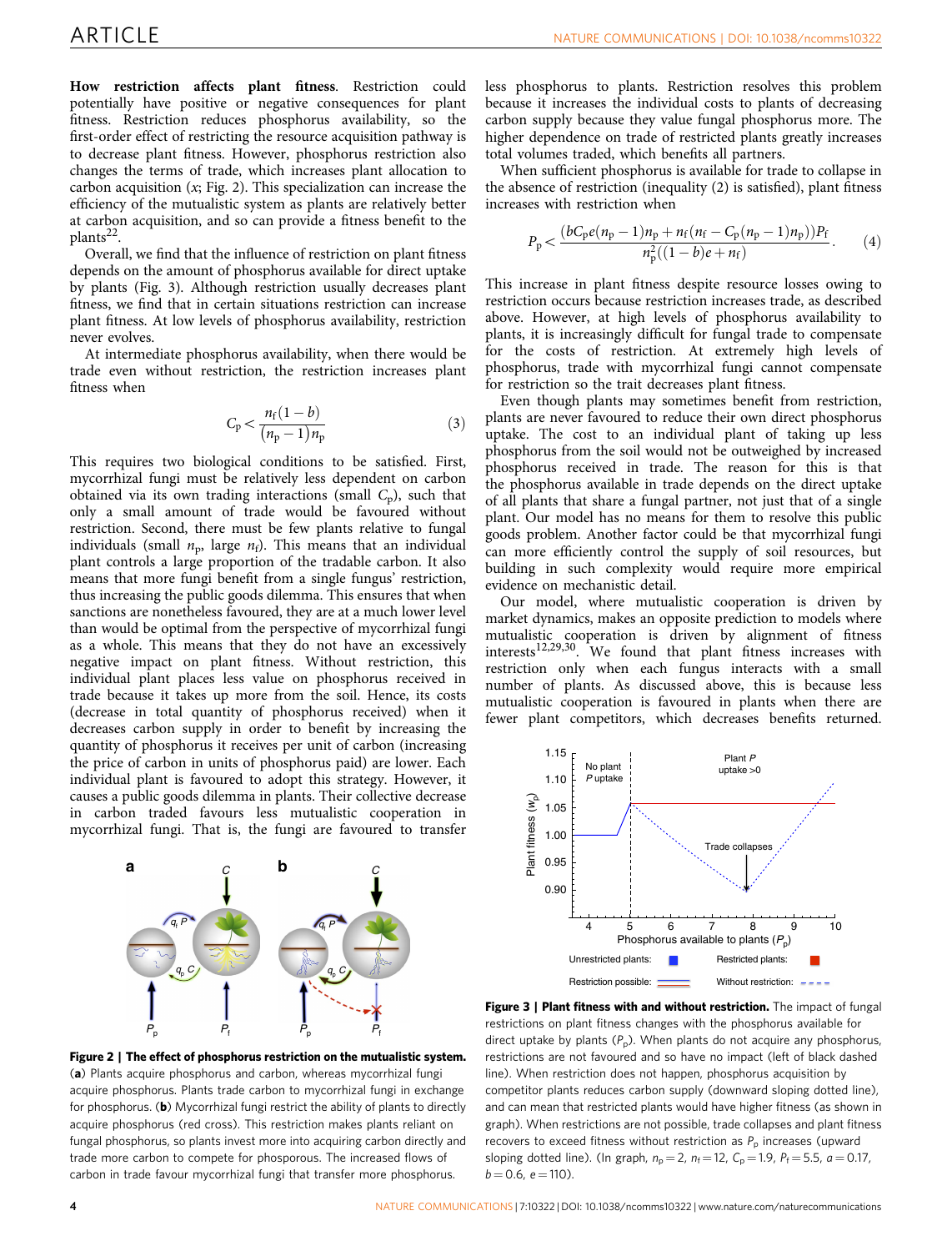In contrast, other models predict that when there are fewer competitors in a species (higher relatedness), mutualistic cooperation increases<sup>[12,29,30](#page-6-0)</sup>. In these models, benefits from the mutualism are shared, rather than competed for, and so cooperation is more favoured when benefits are shared between fewer individuals (or relatives).

Do we expect plants to respond to restriction? They cannot be favoured to preferentially trade with non-restricting fungi, because trade is separate from the restricting trait. If they preferentially trade with non-restricting fungi, they are making suboptimal trades and this is not favoured by natural selection. Is it ever beneficial for plants to cut connections with their fungal partners completely? Our model suggests that when phosphorus available for direct uptake by plants is present in very high concentrations, plants without any fungal symbionts gain more phosphorus compared with plants that are colonized, but restricted, by fungal partners (Fig. 4). In these circumstances, interacting with mycorrhizal fungi leads to a fitness cost not benefit, and so if plants can completely terminate their interaction with their fungal partners, then they would be favoured to do so. A reduction in fungal colonization is sometimes observed under very high nutrient conditions<sup>[31,32](#page-6-0)</sup>. However, in some cases, plants might not be able to completely cut their interactions with their fungal partners, which could lead to a fitness cost of interacting with fungi, termed mycorrhizal depression (Fig.  $4)^{7,28,33}$ .

### **Discussion**

How relevant is this model to mutualisms in nature? Mycorrhizal fungi appear to inhibit plants' direct phosphorous uptake pathway via molecular suppression mechanisms<sup>33-36</sup>. Further evidence for restriction in mutualisms comes from the ant–acacia mutualism. Acacia trees have been shown to provide a protein food source that alters their mutualistic ants' digestion, limiting the extent to which these ant partners can use other food sources<sup>37</sup>. Our model suggests that restriction mechanisms should be looked for in any trading mutualism where there is scope for a partner to increase their comparative advantage. More generally, we might also expect restriction within species when different classes of individual exchange benefits; for example, when a male harms a female to decrease her life expectancy and



Figure 4 | Plant fitness with and without trade. The impact of trade on plant fitness changes with phosphorus available for direct uptake by plants  $(P<sub>p</sub>)$ . When plants do not directly acquire any phosphorus, trade increases plant fitness (left of black dashed line). When plants acquire phosphorus but mycorrhizal fungi are not favoured to restrict, trade also increase plant fitness (solid blue line right of dashed black line). When fungi begin to restrict, the restriction cancels out any beneficial effects of increases in  $P_p$  for plants (red line). Here, plants may be better off if they do not have trading partners. (In graph,  $n_{p} = 3$ ,  $n_{f} = 3$ ,  $C_{p} = 5$ ,  $P_{f} = 2$ ,  $a = 0.5$ ,  $b = 0.5$ ,  $e = 12$ ).

thus increase her immediate investment into reproduction with the harming male $38-40$ .

We have shown that individuals can be favoured to restrict the quantity of resources directly acquired by their mutualistic partners to make their own supply of those resources more valuable. Human history has repeatedly proven how devastatingly effective such strategies can be, as demonstrated by the eradication of spice-producing trees in the East Indies by the Dutch colonial authorities. This eradication strategy restricted the ability of other European nations to acquire cloves, nutmeg and mace except through direct trade with the Dutch East India Company. Another example of restriction increasing comparative advantage is England's embargo on textiles manufactured abroad<sup>41,42</sup>. This helped launch England's textile industry by granting domestic producers exclusive access to the domestic market. These examples also help illustrate that restriction is most effective where restriction is under the control of a single agent (inequalities (3) and (4)). The efforts of taxi companies to lobby, strike and serve lawsuits against the introduction of both licensed and non-licensed (that is, rideshare) competitors are a more recent example of restriction. Here, the multitude of drivers and taxi licence owners that must act to make restriction effective does not prevent it occurring. However, in mutualisms where restricting individuals compete with their peers for trade, restriction may lead to increased reliance on trade by both partner species, and consequently promote cooperation. This can even stabilize mutualisms in circumstances under which they would otherwise break down.

### Methods

Conditions for the evolution of trade and restriction. We derive expressions for the total amounts of carbon and phosphorus acquired ( $C_{tp}$ ,  $P_{tp}$ ,  $C_{tf}$  and  $P_{tf}$ ) in terms of evolved variables and model parameters. To do so, we first consider a focal plant with a strategy pair  $(x, q_p)$ , which may or may not be an ESS. This plant is in a nearly uniform population in each species with plant proportions of investment into carbon acquisition and allocations to trade clustered around  $\bar{x}$  and  $\bar{q}_p$ , respectively, and where the fungal allocations to trade and investments in restriction are nearly uniform and clustered around  $\bar{q}_f$  and  $\bar{r}$ , respectively. The focal plant acquires an amount  $xC_p$  of carbon and retains a fraction  $1 - q_p$  of this, so that it has a total quantity of carbon  $C_{tp} = xC_p(1 - q_p)$ .

The plant also acquires an amount of phosphorus  $(1 - \bar{r})(1 - x)P_p$  directly and receives an amount of phosphorus  $P_r = P_f \overline{q}_f n_f s_p$  via trade, where  $P_f \overline{q}_f$  is the average quantity of phosphorus each mycorrhizal fungus trades,  $n_f$  is the total number of mycorrhizal fungi hosted by the plant, and the dummy variable  $s_p$  is the share of the traded phosphorus the focal plant acquires. We now consider how to substitute evolved variables and model parameters for the dummy variable  $s_p$ . By linear proportional discrimination, plants acquire traded phosphorus based on the relative amount each provides. Thus, the focal plant's share  $(s_p)$  is the proportion of total carbon transferred that the focal plant provides. This is the total quantity that the plant transfers  $(xC_pq_p)$ , divided by the total quantity provided by all competitors including the focal plant  $((n_p - 1)\bar{x}C_p\bar{q}_p + xC_pq_p)$ . Hence, the proportion of total traded phosphorus that the plant acquires is  $s_p = (xq_p) / ((n_p - 1)\overline{x}\overline{q}_p + xq_p)$ . The total quantity of phosphorus available to plants is the sum of the quantity they take up from the soil and the quantity they acquire via trade, so  $P_{tp} = (1 - \bar{r})(1 - x)P_p + P_f \bar{q}_f n_f (xq_p) / ((n_p - 1)\bar{x}\bar{q}_p + xq_p)$ .

Substituting the expressions for  $C_{tp}$  and  $P_{tp}$  that we have derived above into the plant's fitness function given in the main text yields

$$
w_{p} = (xC_{p}(1-q_{p}))^{a} \left( (1-x_{p})P_{p}(1-\bar{r})^{d} + \frac{n_{f}P_{f}\bar{q}_{f}xq_{p}}{(n_{p}-1)\bar{x}\bar{q}_{p} + xq_{p}} \right)^{1-a}.
$$
 (5a)

Similarly, the focal mycorrhizal fungus has an initial amount of carbon 1 and receives an amount of carbon  $C_r = C_p \bar{q}_p n_p s_f$  via trade, where  $C_p \bar{q}_p$  is the average quantity of phosphorus each mycorrhizal fungus trades,  $n<sub>p</sub>$  is the total number of mycorrhizal fungi hosted by the plant and the dummy variable  $s_f$  is the share of the traded carbon that the focal fungus acquires. We now consider how to substitute evolved variables and model parameters for the dummy variable  $s_f$ . By linear proportional discrimination, fungi acquire traded carbon based on the relative amount each provides. Thus, the focal fungus' share  $(s_f)$  is the proportion of total phosphorus transferred that the focal fungus provides. This is the total quantity that the fungus transfers  $(P_f q_f)$ , divided by the total quantity provided by all competitors including the focal fungus  $((n_f - 1)P_f\bar{q}_f + P_fq_f)$ . Hence, the proportion of total traded phosphorus that the plant acquires is  $s_p = (q_f) / ((n_f - 1)\bar{q}_f + q_f)$ . The total quantity of phosphorus available to plants is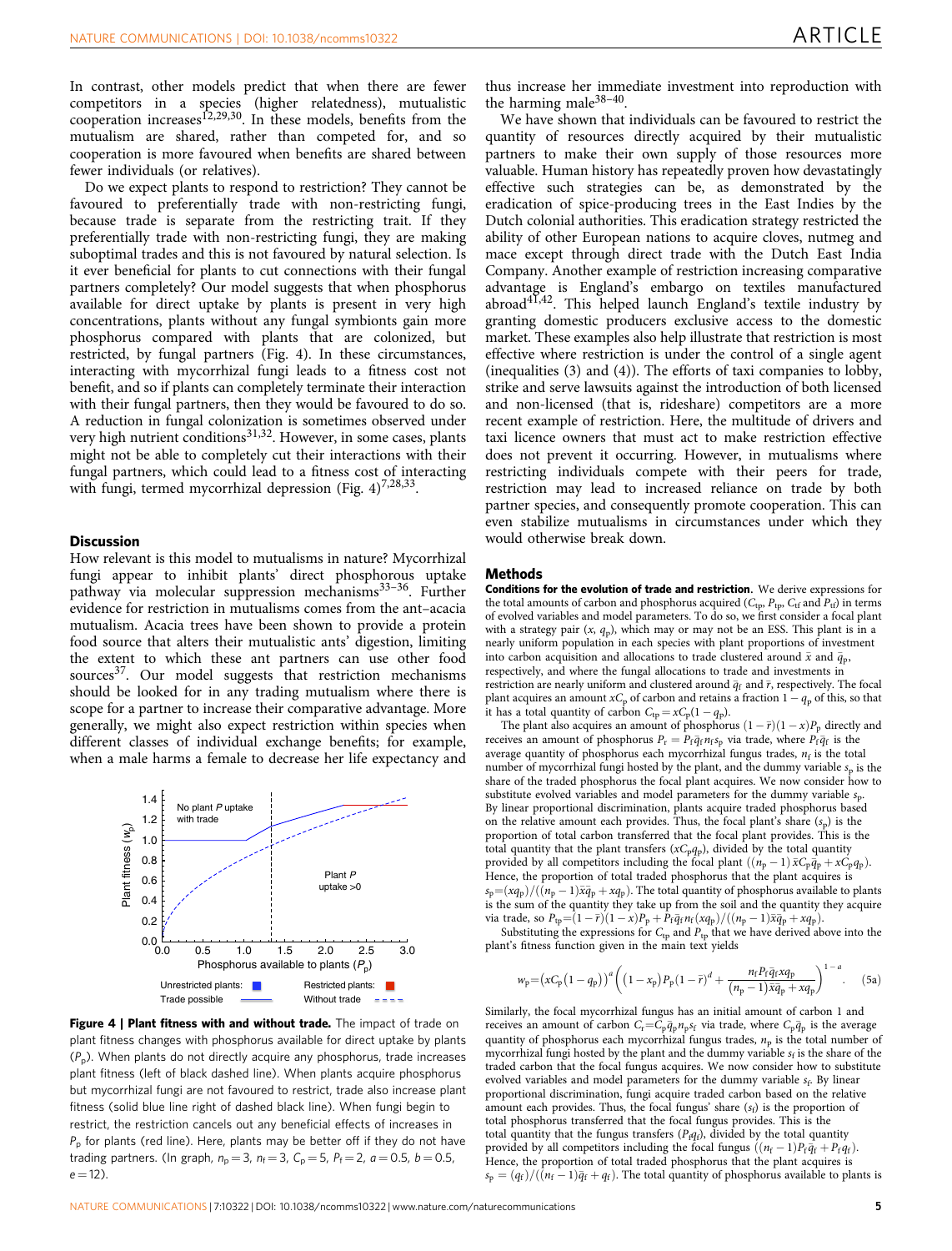<span id="page-5-0"></span>the sum of the quantity they take up from the soil and the quantity they acquire via trade, so  $C_{\text{tf}} = 1 + C_{\text{p}} \bar{q}_{\text{p}} n_{\text{p}} (q_{\text{f}}) / ((n_{\text{f}} - 1) \bar{q}_{\text{f}} + q_{\text{f}}).$ 

The focal fungus also acquires an amount  $P_f$  of phosphorus and retains a fraction  $1 - q_f$  of this, so that it has a total quantity of phosphorus  $P_{\text{tf}} = P_{\text{f}}(1 - q_{\text{f}})$ . Substituting the expressions for  $C_{\text{tf}}$  and  $P_{\text{tf}}$ , we have derived above into the fungus' fitness function given in the main text yields

$$
w_{\rm f} = \left(1 + \frac{n_{\rm p}\bar{x}C_{\rm p}\bar{q}_{\rm p}q_{\rm f}}{(n_{\rm f}-1)\bar{q}_{\rm f}+q_{\rm f}}\right)^{1-b} (P_{\rm f}(1-q_{\rm f}))^{b}(1-r). \tag{5b}
$$

We use equations (5a) and (5b) to calculate evolutionary maxima. Specifically, we calculate ESSs, strategies where deviations from population mean strategies leads to decreased fitness (mathematically, we calculate:  $\frac{\partial w_p}{\partial x}\Big|_{x=\bar{x},q_p=\bar{q}_p}=0$  and  $\frac{\partial w_p}{\partial q_p}\Big|_{x=\bar{x},q_p=\bar{q}_p} = 0$  for plants,  $\frac{\partial w_f}{\partial q_f}\Big|_{q_f=\bar{q}_f, r=\bar{r}} = 0$  and  $\frac{\partial w_f}{\partial r}\Big|_{q_f=\bar{q}_f, r=\bar{r}} = 0$ for mycorrhizal fungi). We find that the fitness equilibrium is always unique given parameter values and that the second derivatives of fitness with respect to individual strategy are always negative  $\left(\frac{\partial^2 w_p}{\partial x^2}\right)_{x=\bar{x},q_p=\bar{q}_p}$  < 0 and  $\frac{\partial^2 w_p}{\partial q_p^2}\Big|_{x=\bar{x},q_p=\bar{q}_p} < 0$  for plants,  $\frac{\partial^2 w_f}{\partial q_f^2}\Big|_{q_f=\bar{q}_f, r=\bar{r}} < 0$  and  $\frac{\partial^2 w_f}{\partial r^2}\Big|_{q_f=\bar{q}_f, r=\bar{r}} < 0$ for mycorrhizal fungi). Therefore, the fitness equilibrium is a unique ESS. In this analysis, we do not consider whether the ESS is also convergence stable[43–46.](#page-6-0) The ESSs for plants depend on the strategies used by fungi, and the ESSs for fungi<br>depend on the strategies used by plants<sup>20</sup>. Hence, we need to find the ESSs for plants given fungal strategy  $(x^*|_{\bar{q}_f, \bar{r}})$  and  $q_p^*|_{\bar{q}_f, \bar{r}}$ ), and the ESSs for fungi given plant strategy  $(q_f^*|_{\bar{x},\bar{q}_p}$  and  $r^*|_{\bar{x},\bar{q}_p}$ ). Then, we can solve these four resulting expressions to find co-evolved ESSs in terms of model parameters only  $(x^*, q_p^*, q_f^*, r^*)$ . We first calculate the equilibria of fitness for allocation to direct carbon uptake and trade in a focal plant,  $\partial w_p / \partial x_p = \partial w_p / \partial q_p = 0$ . At an ESS, any individual receives

population mean fitness to first order, so we take the focal plant's strategy to be the population average ( $x{=}\bar{x}, q_{\text{p}}{=}\bar{q}_{\text{p}}$ ). Substituting, we find that at equilibrium

$$
\bar{x} = a + \frac{(n_{\rm p} - 1 + a)P_{\rm f}(q_{\rm f} + (n_{\rm f} - 1)\bar{q}_{\rm f})}{n_{\rm p}^2 P_{\rm p}\left(1 - \left(1 - \frac{\bar{r}(n_{\rm f} - 1) + r}{n_{\rm f}}\right)\right)}
$$
(6a)

and

$$
\bar{q}_{p} = \frac{(1-a)(n_{p}-1)P_{f}(q_{f} + (n_{f}-1)\bar{q}_{f})}{(n_{p}-1+a)P_{f}(q_{f} + (n_{f}-1)\bar{q}_{f}) - a(1-\bar{x})n_{p}^{2}P_{p}\left(1 - \frac{\bar{r}(n_{f}-1) + r}{n_{f}}\right)^{\epsilon}}.
$$
 (6b)

We use the expressions for  $\bar{x}$  and  $\bar{q}_p$  in equations (6a) and (6b) in the equation for fungal fitness equation (5b) and calculate the maxima with respect to allocation to trade and phosphorus restriction,  $\partial w_f / \partial q_f = \partial w_f / \partial r = 0$ . Again, at an ESS, any individual receives population mean fitness to first order, so we take the focal fungus' strategy to be the population average ( $q_{\rm f}=\overline{q}_{\rm f},$   $r=\overline{r}$ ). Substituting, we find that at a fixed point

$$
\bar{q}_{\rm f} = \frac{n_{\rm f}}{(1-b)e + n_{\rm f}}\tag{7a}
$$

and

$$
\bar{r} = 1 - \left(\frac{C_{\rm p}(n_{\rm p}-1)(be-n_{\rm f})P_{\rm f}}{n_{\rm p}((1-b)e+n_{\rm f})P_{\rm p}}\right)^{\frac{1}{c}}.\tag{7b}
$$

Using the expressions for  $\bar{q}_f$  and  $\bar{r}$  from equations (7a) and (7b) in equations (6a) and (6b), we find plant strategy as a function of model parameters only

$$
\bar{x} = a + \left(\frac{(n_{p} - 1 + a)n_{f}^{2}}{C_{p}(n_{p} - 1)n_{p}(be - n_{f})}\right)
$$
(7c)

$$
\bar{q}_{p} = \frac{(n_{p} - 1)n_{f}^{2}P_{f}}{(n_{p} - 1)n_{f}^{2}P_{f} + aC_{p}(n_{p} - 1)n_{p}(be - n_{f})P_{f}}
$$
(7d)

Therefore, equations (7a)–(7d) specify a co-evolutionary ESS when each of  $\bar{x}$ ,  $\bar{q}_p$ ,  $\bar{q}_f$ and  $\bar{r}$  are between 0 and 1, as all values outside this range are not feasible strategies. The values of  $\bar{q}_\text{p}$  and  $\bar{q}_\text{f}$  specified by equations (7a) and (7d) are always between 0 and 1. The value of  $\bar{r}$  specified by equation (7b) is between 0 and 1 if  $e > n_f/b$  and  $P_p > C_p(n_p - 1)(be - n_f)P_f/n_p((1 - b)e + n_f)$ , while the value of  $\bar{x}$  specified by  $\mu_p > c_p(n_p-1)(be-n_f) \mu_p(t_1 - b)e + n_f$ , while the value of x specified by<br>equation (7c) is between 0 and 1 if  $C_p > (n_p-1+a)n_f^2/(1-a)(n_p-1)n_p (be-n_f)$ . Hence, when these three inequalities are satisfied, equations  $(7a)-(7d)$  are a co-evolutionary ESS.

We look for other strategies that are constrained maxima. That is, strategies where any alternative with higher fitness is not feasible (allocations  $<$  0 or  $>$  1). We eliminate  $\bar{x} = 0$  and  $\bar{q}_p = 1$  as this would leave plants without carbon, and  $\bar{r} = 1$  and  $\bar{q}_\text{f} = 1$  as this would leave mycorrhizal fungi with either zero fitness or no phosphorus. We first set  $\bar{q}_f = q_f = 0$  and work out the evolved best response values for the other variables if all other individuals use the same strategy:

$$
(\bar{x}, \bar{q}_p, \bar{q}_f, \bar{r}) = (a, 0, 0, 0). \tag{8}
$$

We verify whether fitness at  $q_f = 0$  is greater than at  $q_f > 0$ , given the corresponding values of  $\bar{x}$ ,  $\bar{q}_p$  and  $\bar{r}$ :

$$
\frac{\partial w_{\rm f}}{\partial q_{\rm f}}\Big|_{\bar{q}_{\rm f}=0} < 0 \Leftrightarrow P_{\rm p} > \frac{C_{\rm p}(n_{\rm p}-1)bP_{\rm f}}{(1-b)n_{\rm p}}.\tag{9}
$$

Hence, the strategies defined by expression (8) are a co-evolutionary ESS if the inequalities in expression (9) are satisfied. We then set  $\bar{r} = r = 0$  and find the condition for a co-evolutionary ESS by the same method with:

$$
(\bar{x}, \bar{q}_p, \bar{q}_f, \bar{r}) =
$$
\n
$$
\left(a + \frac{(n_p - 1 + a)n_f(bC_p(n_p - 1)P_f - (1 - b)n_pP_p)}{C_p(n_p - 1)n_p^2P_p} \right)
$$
\n
$$
\frac{(n_p - 1)n_f(bC_p(n_p - 1)P_f - (1 - b)n_pP_p)}{n_p(aC_p(n_p - 1)n_p - (1 - b)(n_p - 1 + a)n_f)P_p + bC_p(n_p - 1)(n_p - 1 + a)n_fP_f},
$$
\n
$$
b + \frac{(1 - b)n_pP_p}{C_p(n_p - 1)P_f}, 0\right).
$$
\n(10)

We verify whether fitness at  $r = 0$  is greater than at  $r > 0$ , given the corresponding values of  $\bar{x}$ ,  $\bar{q}_p$  and  $\bar{q}_f$ :

$$
\frac{\partial w_p}{\partial r}|_{\bar{r}=0} < 0 \Leftrightarrow P_p > \frac{C_p(n_p-1)(be-n_f)P_f}{n_p((1-b)e+n_f)}.
$$
\n(11)

In the parameter region from expression (11), the best response values in equation (10) are feasible (and equation (10) is thus a co-evolutionary ESS) if

$$
C_{\rm p} > \frac{\left(n_{\rm p} - 1 + a\right) n_{\rm f}^2}{(1 - a)\left(n_{\rm p} - 1\right) n_{\rm p} (b e - n_{\rm f})} \,. \tag{12}
$$

Finally, we set  $\bar{x} = x = 1$ . In this case, the phenotype of plants may or may not respond to a small change in fungal strategy, depending on parameter values. We first suppose that it does not, so

$$
(\bar{x}, \bar{q}_p, \bar{q}_f, \bar{r}) = \left(1 + \frac{(1-a)(n_p - 1)}{n_p - 1 + a}, \frac{(1-a)bC_p(n_p - 1)n_p(n_f - 1)}{(n_f - b)(1 - a)C_p(n_p - 1)n_p + (1 - b)(n_p - 1 + a)n_f^2}, 0\right).
$$
\n(13)

Now, we verify whether fitness at  $x < 1$  is indeed greater than at  $x = 1$ , given the corresponding values of  $\bar{q}_p$ ,  $\bar{q}_f$  and  $\bar{r}$ :

$$
\frac{\partial w_{p}}{\partial x}|_{\bar{x}=1} > 0 \Leftrightarrow P_{p} < \frac{bC_{p}(n_{p}-1)(n_{p}-1+a)(n_{f}-1)n_{f}P_{f}}{n_{p}((n_{f}-b)(1-a)bC_{p}(n_{p}-1)n_{p}+(1-b)(n_{p}-1+a)n_{f}^{2})}.
$$
\n(14)

Hence, plant phenotype does not deviate from  $\bar{x} = 1$  when fungal strategy is at its optimum and equation (13) is thus a co-evolutionary ESS whenever parameter values satisfy inequality (14).

If instead the phenotype of plants responds to fungal strategy when  $\bar{x} = x = 1$ . fungal strategy is set so that  $\bar{x}$  in equation (7d) is exactly 1:

$$
(\bar{x}, \bar{q}_p, \bar{q}_f, \bar{r}) = \left(1, \frac{(1-a)(n_p-1)}{n_p-1+a}, \frac{(1-a)n_p^2 P_p}{(n_p-1+a)n_f P_f}, 0\right). \tag{15}
$$

We verify whether fitness at  $q_f = (1 - a)n_p^2 P_p/(n_p - 1 + a)n_f P_f$  is a maximum, given the corresponding values of  $\bar{q}_p$ ,  $\bar{q}_f$  and  $\bar{r}$ :

$$
\frac{\partial w_{\rm f}}{\partial q_{\rm f}}\big|_{\bar{q}_{\rm f}}=0 \Leftrightarrow P_{\rm p} < \frac{bC_{\rm p}(n_{\rm p}-1)(n_{\rm p}-1+a)n_{\rm f}P_{\rm f}}{n_{\rm p}((1-a)C_{\rm p}(n_{\rm p}-1)n_{\rm p}+(1-b)(n_{\rm p}-1+a)n_{\rm f})}.
$$
 (16)

So, equation (15) is a co-evolutionary ESS whenever parameter values satisfy inequality (16), but not inequality (14). If inequality (14) is satisfied, plant phenotype would not deviate from  $\bar{x} = 1$  with a change in fungal strategy.

### **References**

- 1. Bronstein, J. L., Dieckmann, U. & Ferrière, R. In Evolutionary Conservation Biology. (eds Ferrière, R., Dieckmann, U. & Couvet, D.) (Cambridge Univ. Press, 2004).
- 2. Tylianakis, J. M., Didham, R. K., Bascompte, J. & Wardle, D. A. Global change and species interactions in terrestrial ecosystems. Ecol. Lett. 11, 1351–1363 (2008).
- 3. Parniske, M. Arbuscular mycorrhiza: the mother of plant root endosymbioses. Nat. Rev. Microbiol. 6, 763–775 (2008).
- 4. Heil, M. et al. Divergent investment strategies of Acacia myrmecophytes and the coexistence of mutualists and exploiters. Proc. Natl Acad. Sci. USA 106, 18091–10896 (2009).
- 5. Potts, S.G. et al. Global pollinator declines: trends, impacts and drivers. Trends Ecol. Evol. 25, 345–353 (2010).
- 6. Ghoul, M., Griffin, A. S. & West, S. A. Towards an evolutionary definition of cheating. Evolution 68, 318–331 (2014).
- 7. Smith, S. E., Jakobsen, I., Gronlund, M. & Smith, F. A. Roles of arbuscular mycorrhizas in plant phosphorus nutrition: interactions between pathways of phosphorus uptake in arbuscular mycorrhizal roots have important implications for understanding and manipulating plant phosphorous acquisition. Plant Physiol. 156, 1050-1057 (2011).